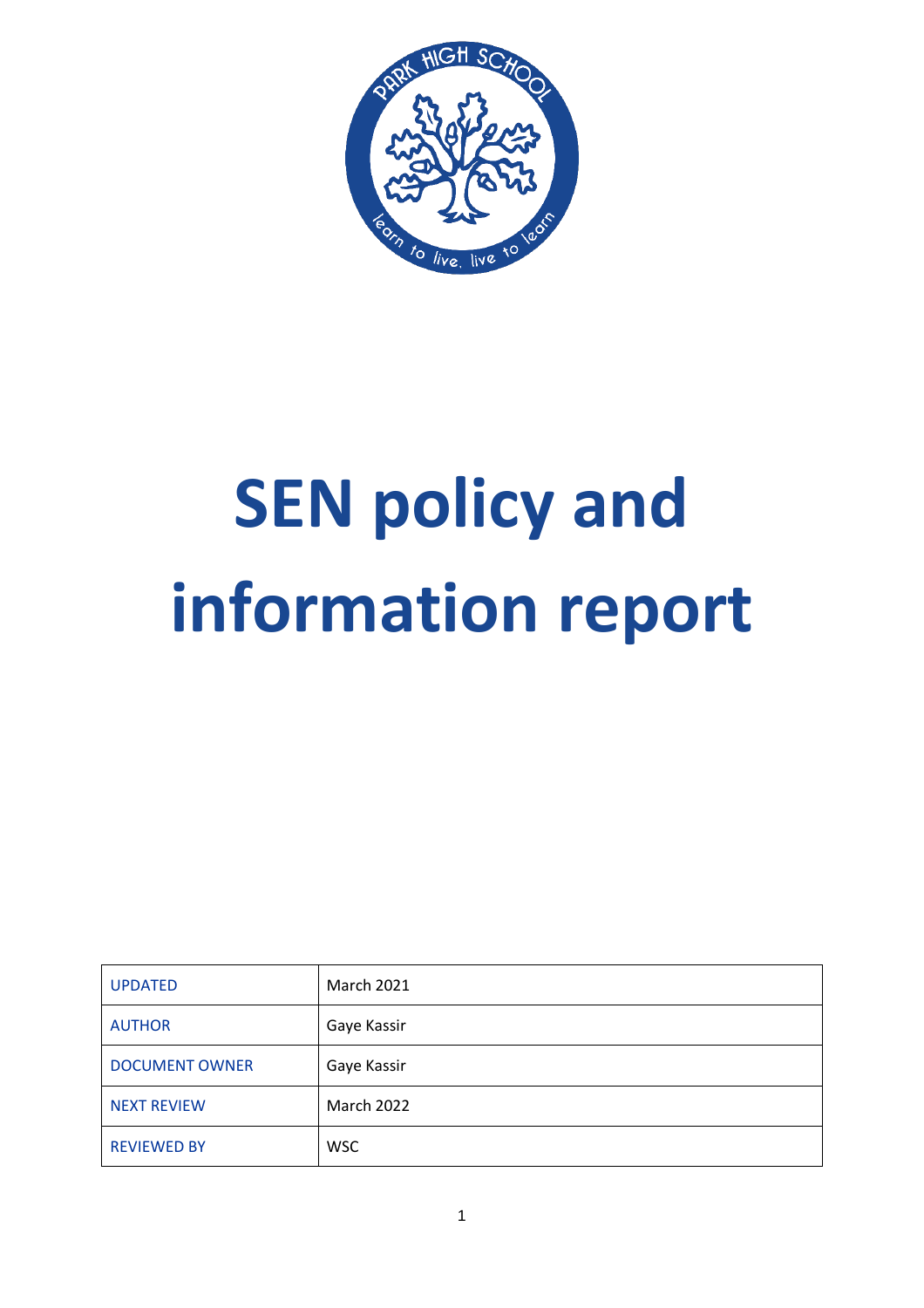## 1. Aims

Our SEN policy and information report aims to:

- Set out how our school will support and make provision for students with special educational needs (SEN)
- Explain the roles and responsibilities of everyone involved in providing for students with SEN

At Park High school we believe that each student has individual and unique needs. However, some students require more support than others. If these students are to achieve their full potential, we must recognise this and plan accordingly. We acknowledge that a significant proportion of students will have special educational needs at some time in their school career including those that continue on to our Sixth Form (2014 SEND COP). Many of these students may require help throughout their time in school, while others may need a little extra support for a short period to help overcome more temporary needs. Park High school aims to provide all students and teachers with strategies for dealing with their needs in a supportive environment, and to give them meaningful access to the curriculum. In particular, we aim to:

- enable every student to experience success
- promote individual confidence and a positive attitude
- ensure that all students, whatever their special educational needs, receive appropriate educational provision through a broad and balanced curriculum that is relevant and differentiated, and that demonstrates coherence and progression in learning
- plan and deliver the curriculum to include all students
- give students with SEND equal opportunities to take part in all aspects of the school's provision, as far as is appropriate
- identify, assess, record and regularly review students' progress and needs
- work collaboratively with parents, other professionals and support services
- ensure that the responsibility held by all staff and governors for SEND is implemented and maintained.

A student has special educational needs if they have a learning difficulty that calls for special educational provision to be made for them. This may mean that a student has significantly greater difficulty in learning than the majority of students of the same age, or a disability that makes it hard for them to access facilities or curriculum within the school and beyond. Special educational provision means support that is additional to or otherwise different from that which is made generally for students of the same age.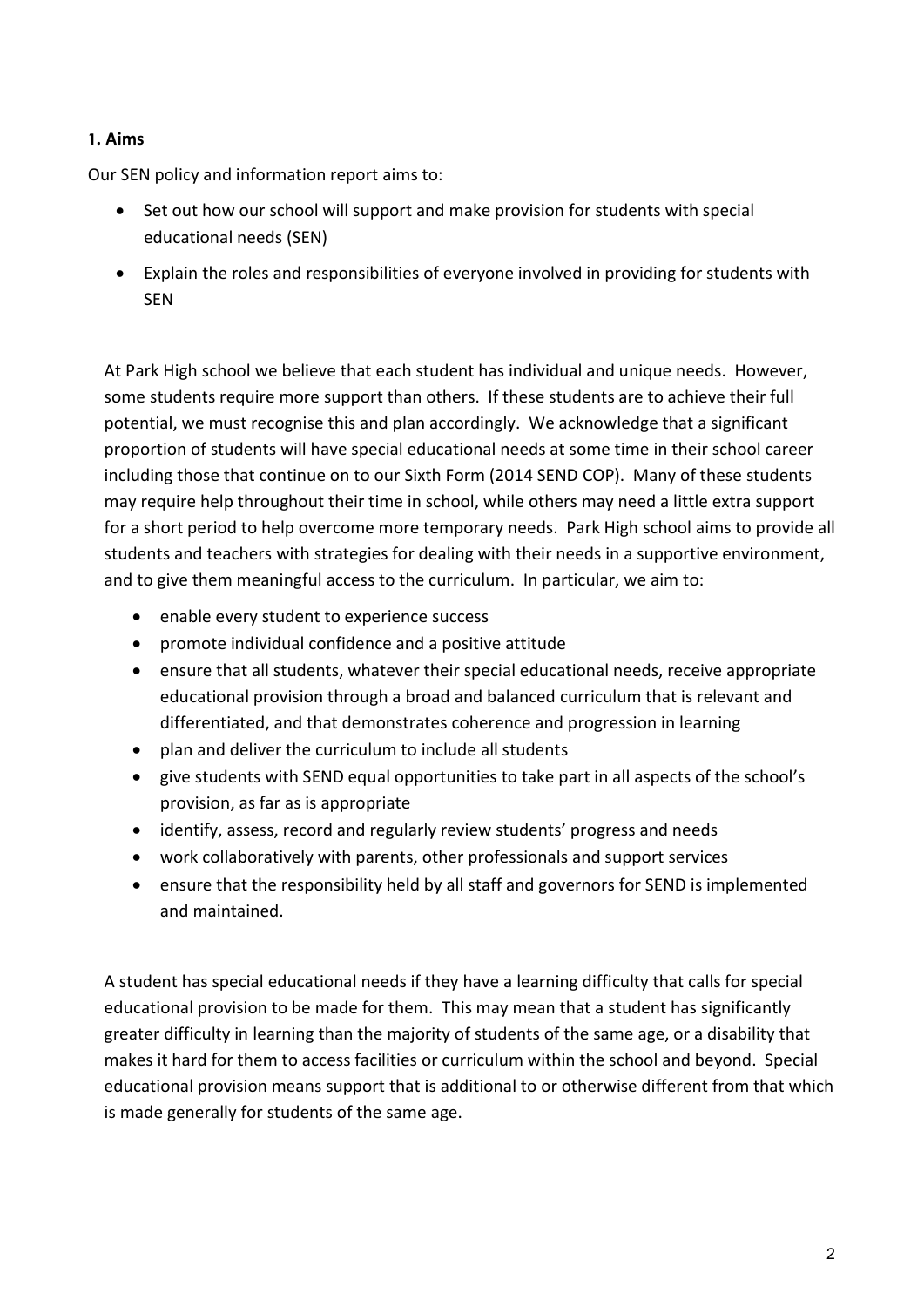The SEND Code of Practice outlines a graduated response to students' needs, recognising that there is a continuum of need, matched by a continuum of support. This response is seen as action that is additional to or different from the provision made as part of the school's usual differentiated curriculum strategies.

# 2. Legislation and guidance

This policy and information report is based on the statutory Special Educational Needs and Disability (SEND) Code of Practice and the following legislation:

- Part 3 of the Children and Families Act 2014, which sets out schools' responsibilities for students with SEN and disabilities
- The Special Educational Needs and Disability Regulations 2014, which set out schools' responsibilities for education, health and care (EHC) plans, SEN co-ordinators (SENCOs) and the SEN information report

# 3. Definitions

A student has SEN if they have a learning difficulty or disability which calls for special educational provision to be made for them.

They have a learning difficulty or disability if they have:

- A significantly greater difficulty in learning than the majority of others of the same age, or
- A disability which prevents or hinders them from making use of facilities of a kind generally provided for others of the same age in mainstream schools

Special educational provision is educational or training provision that is additional to, or different from, that made generally for other children or young people of the same age by mainstream schools.

# 4. Roles and responsibilities

# 4.1 The SENCO

# The SENCO is Gaye Kassir (g.kassir@parkhighstanmore.org.uk)

They will:

- Work with the headteacher and SEN governor to determine the strategic development of the SEN policy and provision in the school
- Have day-to-day responsibility for the operation of this SEN policy and the co-ordination of specific provision made to support individual students with SEN, including those who have EHC plans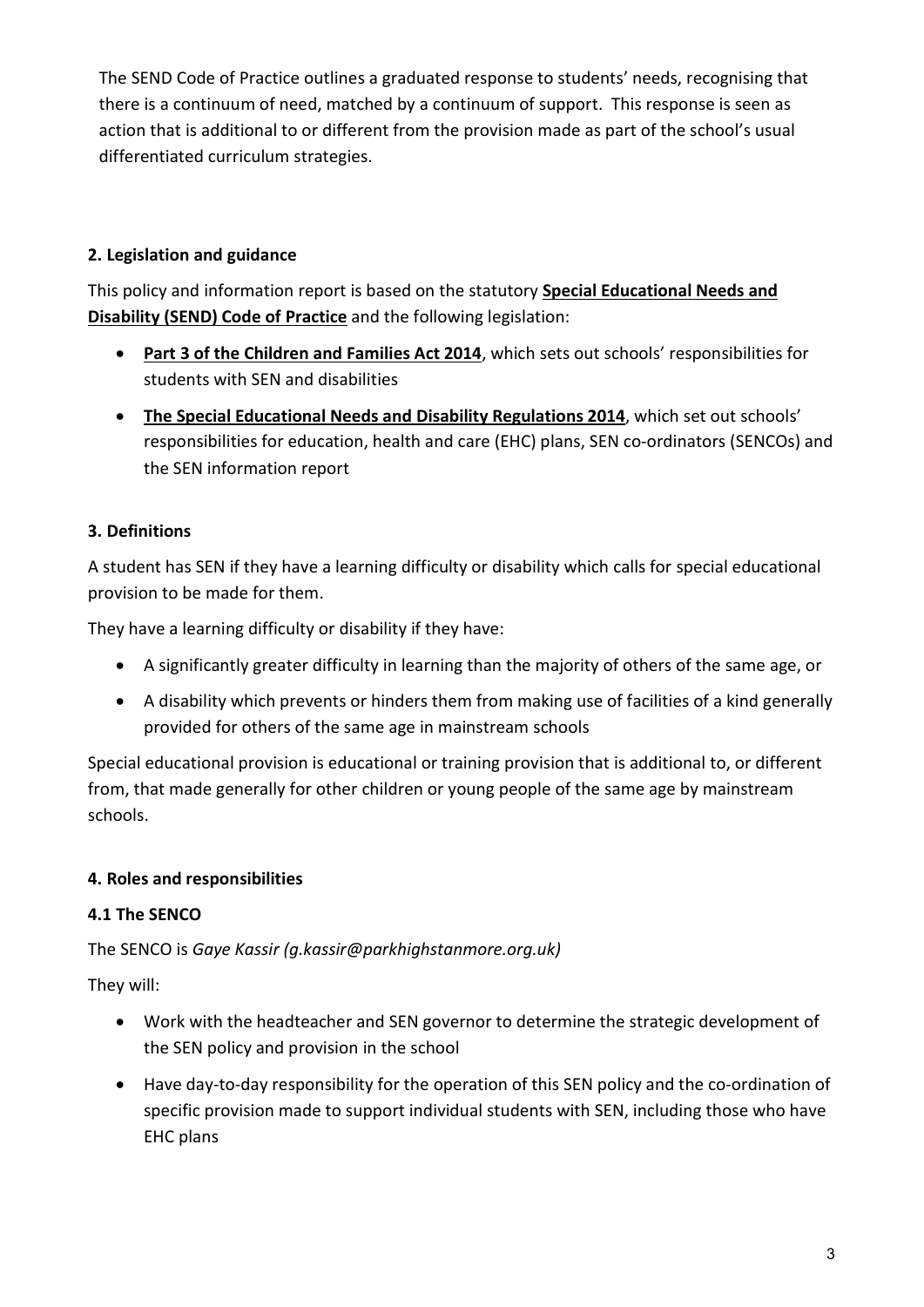- Provide professional guidance to colleagues and work with staff, parents, and other agencies to ensure that students with SEN receive appropriate support and high-quality teaching
- Advise on the graduated approach to providing SEN support
- Advise on the deployment of the school's delegated budget and other resources to meet students' needs effectively
- Be the point of contact for external agencies, especially the local authority and its support services
- Liaise with potential next providers of education to ensure students and their parents are informed about options and a smooth transition is planned
- Work with the headteacher and governing board to ensure that the school meets its responsibilities under the Equality Act 2010 with regard to reasonable adjustments and access arrangements
- Ensure the school keeps the records of all students with SEN up to date

## 4.2 The SEN governor

The SEN governor will:

- Help to raise awareness of SEN issues at governing board meetings
- Monitor the quality and effectiveness of SEN and disability provision within the school and update the governing board on this
- Work with the headteacher and SENCO to determine the strategic development of the SEN policy and provision in the school

# 4.3 The headteacher

The headteacher will:

- Work with the SENCO and SEN governor to determine the strategic development of the SEN policy and provision in the school
- Have overall responsibility for the provision and progress of learners with SEN and/or a disability

## 4.4 Class teachers

Each class teacher is responsible for:

- The progress and development of every student in their class
- Working closely with any learning assistants or specialist staff to plan and assess the impact of support and interventions and how they can be linked to classroom teaching
- Working with the SENCO to review each student's progress and development and decide on any changes to provision
- Ensuring they follow this SEN policy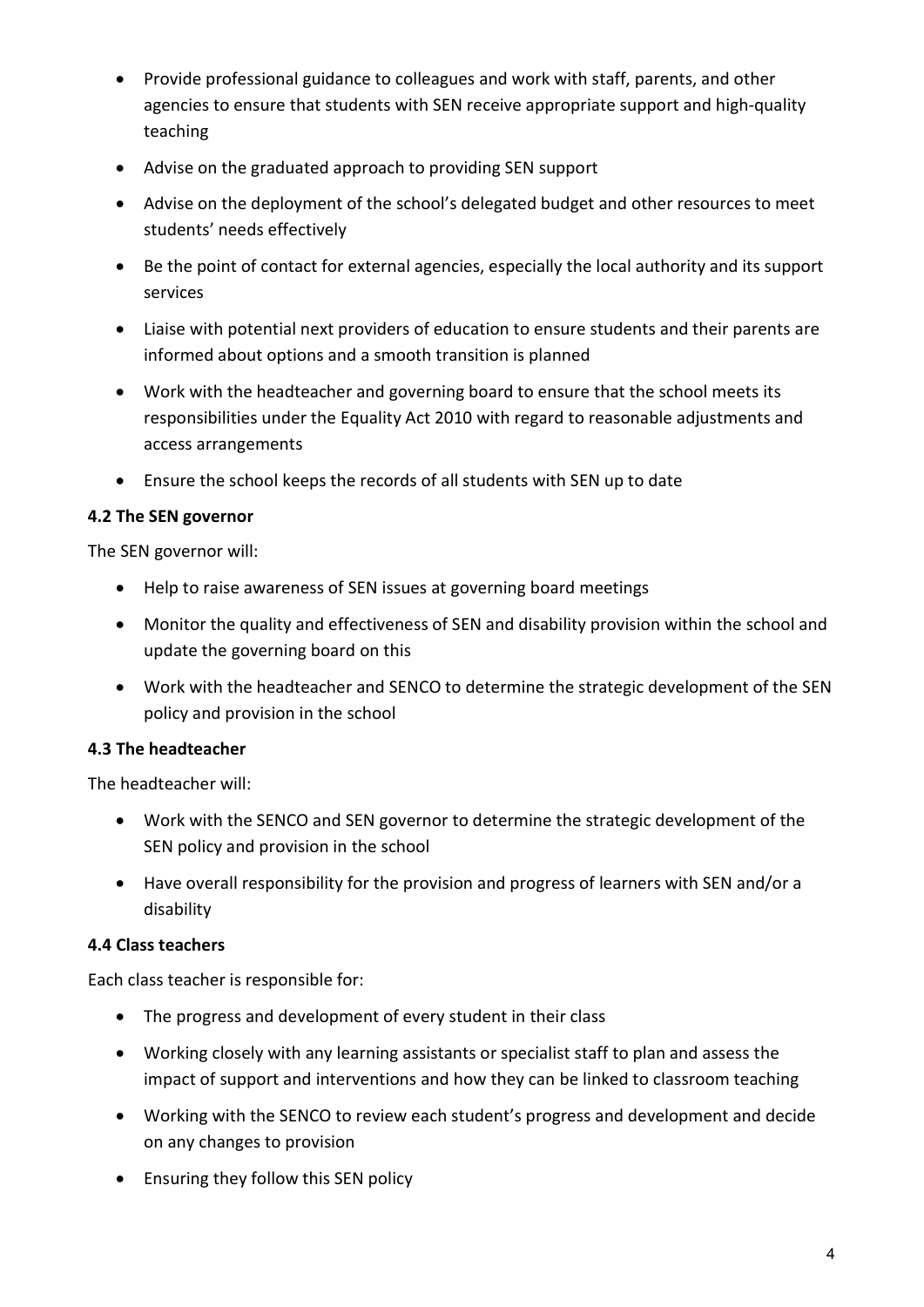## 5. SEN information report

## 5.1 The kinds of SEN that are provided for

Our school currently provides additional and/or different provision for a range of needs, including:

- Communication and interaction, for example, autistic spectrum disorder, Asperger's Syndrome, speech and language difficulties
- Cognition and learning, for example, dyslexia, dyscalculia
- Social, emotional and mental health difficulties, for example, attention deficit hyperactivity disorder (ADHD),
- Sensory and/or physical needs, for example, visual impairments, hearing impairments, processing difficulties, epilepsy
- Moderate learning difficulties

## 5.2 Identifying students with SEN and assessing their needs

We will assess each student's current skills and levels of attainment on entry, which will build on previous settings and Key Stages, where appropriate. Class teachers will make regular assessments of progress for all students and identify those whose progress:

- Is significantly slower than that of their peers starting from the same baseline
- Fails to match or better the child's previous rate of progress
- Fails to close the attainment gap between the child and their peers
- Widens the attainment gap

This may include progress in areas other than attainment, for example, social needs.

Slow progress and low attainment will not automatically mean a student is recorded as having SEN.

When deciding whether special educational provision is required, we will start with the desired outcomes, including the expected progress and attainment, and the views and the wishes of the student and their parents. We will use this to determine the support that is needed and whether we can provide it by adapting our core offer, or whether something different or additional is needed.

## 5.3 Consulting and involving students and parents and carers

We will have an early discussion with the student and their parents when identifying whether they need special educational provision. These conversations will make sure that:

- Everyone develops a good understanding of the student's areas of strength and difficulty
- We take into account the parents' concerns
- Everyone understands the agreed outcomes sought for the child
- Everyone is clear on what the next steps are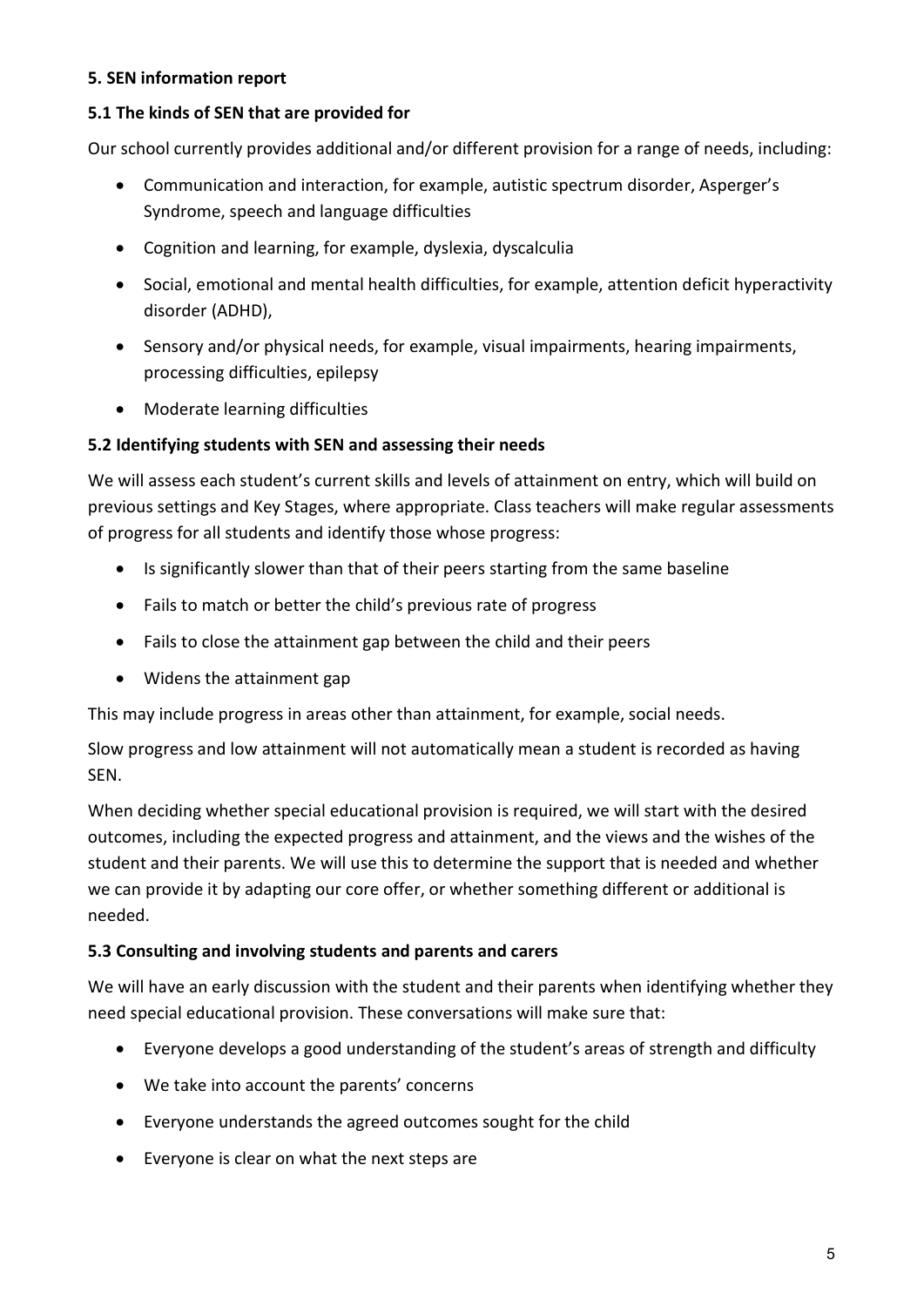Notes of these early discussions will be added to the student's record and parents will be informed.

We will formally notify parents when it is decided that a student will receive SEN support.

## 5.4 Assessing and reviewing students' progress towards outcomes

We will follow the graduated approach and the four-part cycle of assess, plan, do, review.

The class or subject teacher will work with the SENCO to carry out a clear analysis of the student's needs. This will draw on:

- The teacher's assessment and experience of the student
- Their previous progress and attainment and behaviour
- Other teachers' assessments, where relevant
- The individual's development in comparison to their peers and national data
- The views and experience of parents
- The student's own views
- Advice from external support services, if relevant
- Some screening assessments or initial expert assessments to guide the school as to what approach is best as a next step

The assessment will be reviewed regularly.

All teachers and support staff who work with the student will be made aware of their needs, the outcomes sought, the support provided, and any teaching strategies or approaches that are required. We will regularly review the effectiveness of the support and interventions and their impact on the student's progress.

## 5.5 Supporting students moving between phases and preparing for adulthood

We will share information with the school, college, or other setting the student is moving to. We will agree with parents and students which information will be shared as part of this.

# Y6-7

Feeder primary schools are visited / contacted throughout the year prior to transfer. Any student identified as having a learning difficulty and who is on SEN Support or has an EHC plan are referred to the SENCO. Contact is then made with the primary school.

The LA notifies our school about students who are transferring with EHC plans in the spring of their year 6. Where practicable, the SENCO attends their Annual Review to ensure a smooth transition is made. At this meeting, the SENCO becomes the Lead Professional for the child with an EHC plan. The transition coordinator frequently attends year 5 and Year 6, when notified. Relevant information is disseminated to teaching staff before transfer. All students have a specialised induction programme into Y7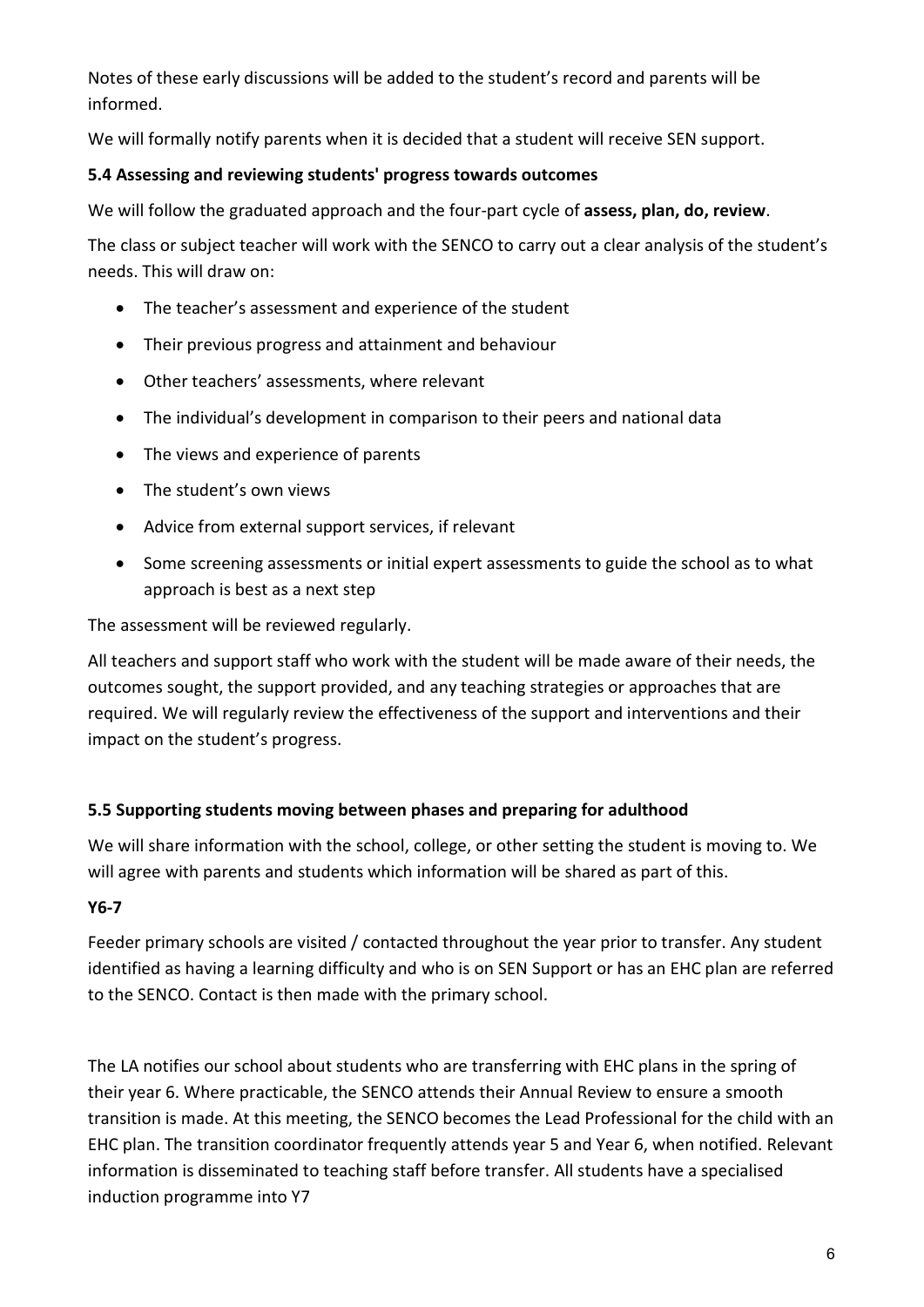# Y11-12

Students who will need extra support have interviews with our Careers and Employment advisor and are then set up with a bespoke transition programme that includes visits to 6<sup>th</sup> Form colleges and support from our specialist teachers. Most students have access to visits and induction programmes at their colleges of choice.

# 5.6 Our approach to teaching students with SEN

Teachers are responsible and accountable for the progress and development of all the students in their class.

High quality teaching is our first step in responding to students who have SEN. This will be differentiated for individual students.

We will consider providing the following interventions:

- Learning Support Assistants in class
- 1:1 withdrawal sessions
- A comprehensive mentoring programme
- Mental Health team
- $\bullet$  Play therapist
- Speech and Language therapist
- Animal Assisted Therapy
- Differentiated timetables
- Respite at alternative provision providers
- Exam Access Arrangements

## 5.7 Adaptations to the curriculum and learning environment including the behaviour policy

We make the following adaptations to ensure all students' needs are met:

- Differentiating our curriculum to ensure all students are able to access it, for example, by grouping, 1:1 work, teaching style, content of the lesson, etc.
- Adapting our resources and staffing
- Using recommended aids, such as laptops, coloured overlays, visual timetables, larger font, etc.
- Differentiating our teaching, for example, giving longer processing times, pre-teaching of key vocabulary, reading instructions aloud, etc.
- Recognising that some students will not respond to the behaviour policy in the usual way and that a differentiated approach is needed: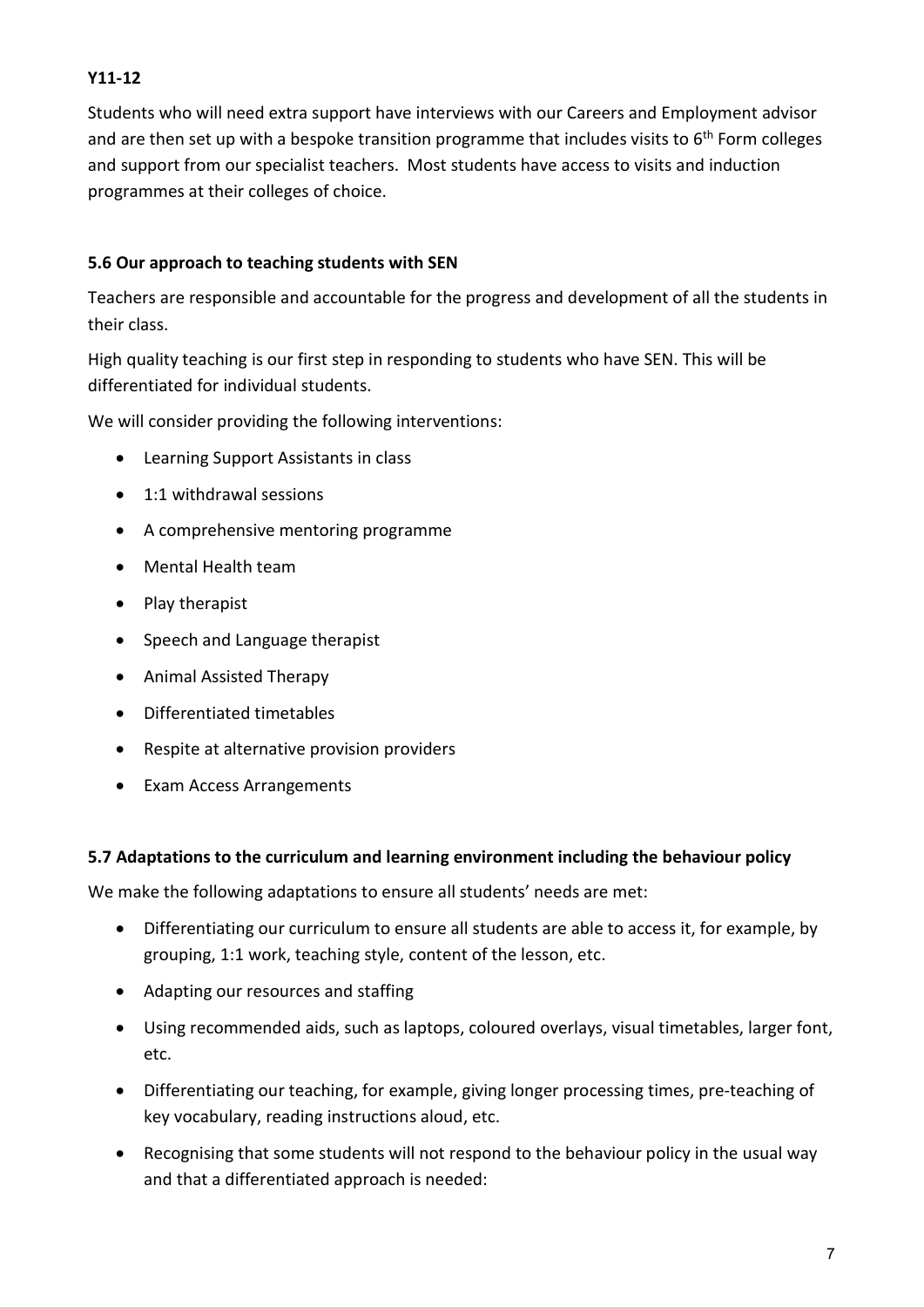- To tackle any incident (ways to approach and talk to students, perhaps calling on a known and trusted adult to intervene).
- In deciding appropriate sanctions.

## 5.8 Additional support for learning

We have 26 teaching assistants who are trained to deliver interventions such as

- 1:1 sessions for:
	- o Anxiety
	- o Anger management
	- o Lego therapy
	- o Stress management
	- o Social Skills
	- o Handwriting
	- o Organisation
	- o Risky behaviours
	- o Drawing and talking

Learning assistants will support students when they are in the lesson and when withdrawn and working in small groups

Learning assistants will support students in small groups for revision, pre and post teaching and catch up sessions

We work with the following agencies to provide support for students with SEN:

- The Educational Psychologist
- The Child and Mental Health Service (CAMHS)
- (Connexions) Service for Young People
- The School Nurse
- The Educational Welfare Officer
- Speech and Language Service
- Occupational Therapy
- Hearing Impaired Team
- Visual Impaired Team
- Autistic Spectrum Specialist Teacher

#### 5.9 Expertise and training of staff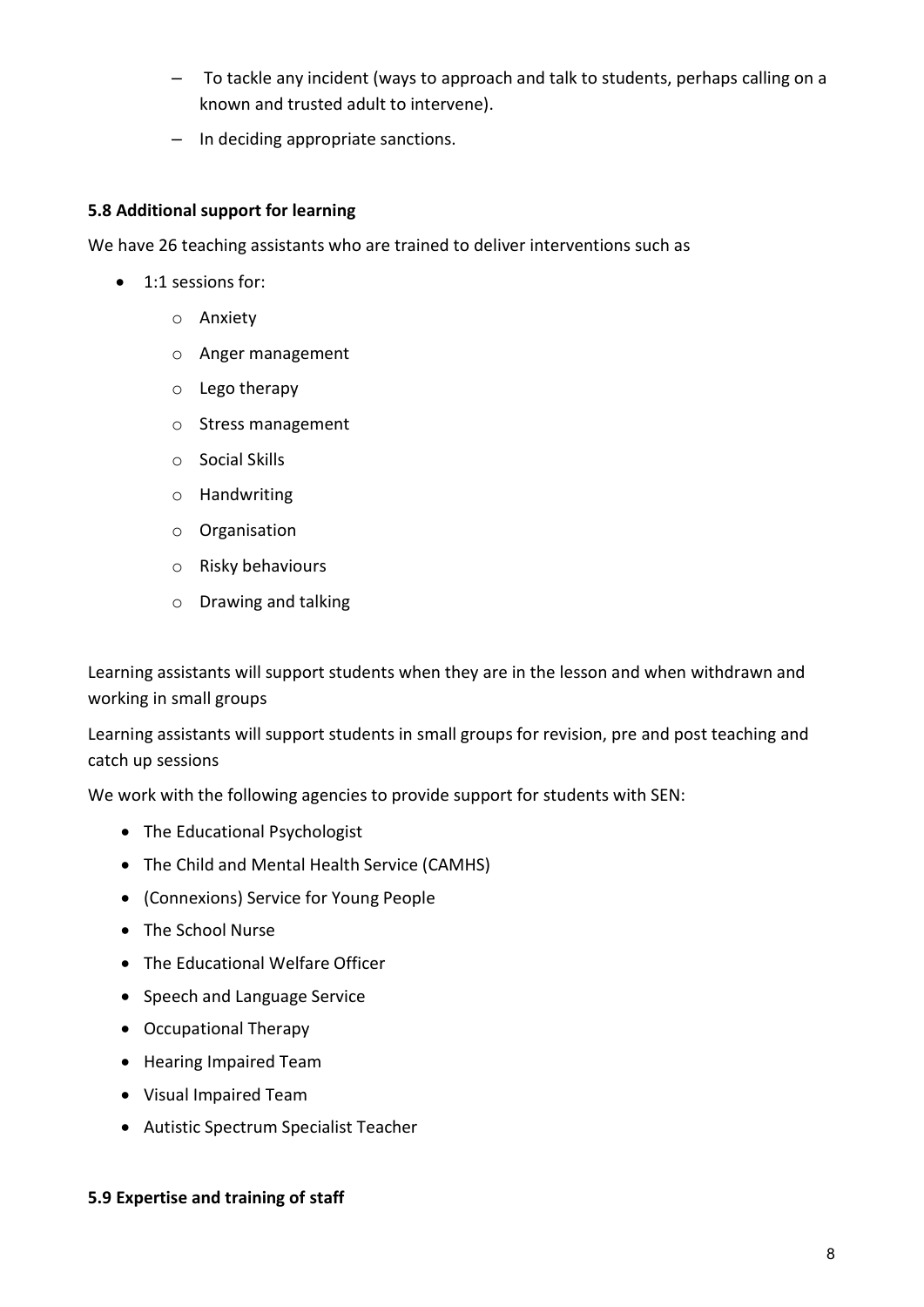Our SENCo has 10 years' experience in this role and is part of the senior leadership team

They are allocated 2 days a week to manage SEN provision.

We have a team of 26 teaching assistants, including 4 higher level teaching assistants (HLTAs) who are trained to deliver SEN provision one specialist SEND teacher and one unqualified teacher.

In the last academic year, staff have been trained in:

Autism, ADHD, Speech and Language, Social Emotional and Mental Health, Specific Learning Difficulties, Hearing Impaired, Visually Impaired, Downs Syndrome

We use specialist staff for all the interventions cited in 5.8

## 5.10 Securing equipment and facilities

The SENCo is in constant discussion with the senior leadership team as regards the physical needs of the students and is able to negotiate space and equipment as needed. For example an adapted room to offer interventions; time from the standard timetable so that students can access interventions outside of the school; specialist equipment where needed and access to reading pens and laptops whenever the need arises

## 5.11 Evaluating the effectiveness of SEN provision

We evaluate the effectiveness of provision for students with SEN by:

- Reviewing students' individual progress towards their goals each term, including attainment in national qualifications
- Reviewing the impact of interventions after 6 weeks
- Using student questionnaires
- Monitoring by the SENCO
- Using provision maps to measure progress
- Holding annual reviews for students with statements of SEN or EHC plans
- Asking outside agencies to come and audit the offer (see Appendix I)
- Tracking post 16 destinations

# 5.12 Enabling students with SEN to engage in activities available to those in the school who do not have SEN

All of our extra-curricular and super curricular activities and school visits are available to all our students, including our before-and after-school clubs.

All students are encouraged to go on our residential trips during activity week (eg jungle sleepover)

All students are encouraged to take part in sports day/school plays/special workshops, etc

No student is ever excluded from taking part in these activities because of their SEN or disability.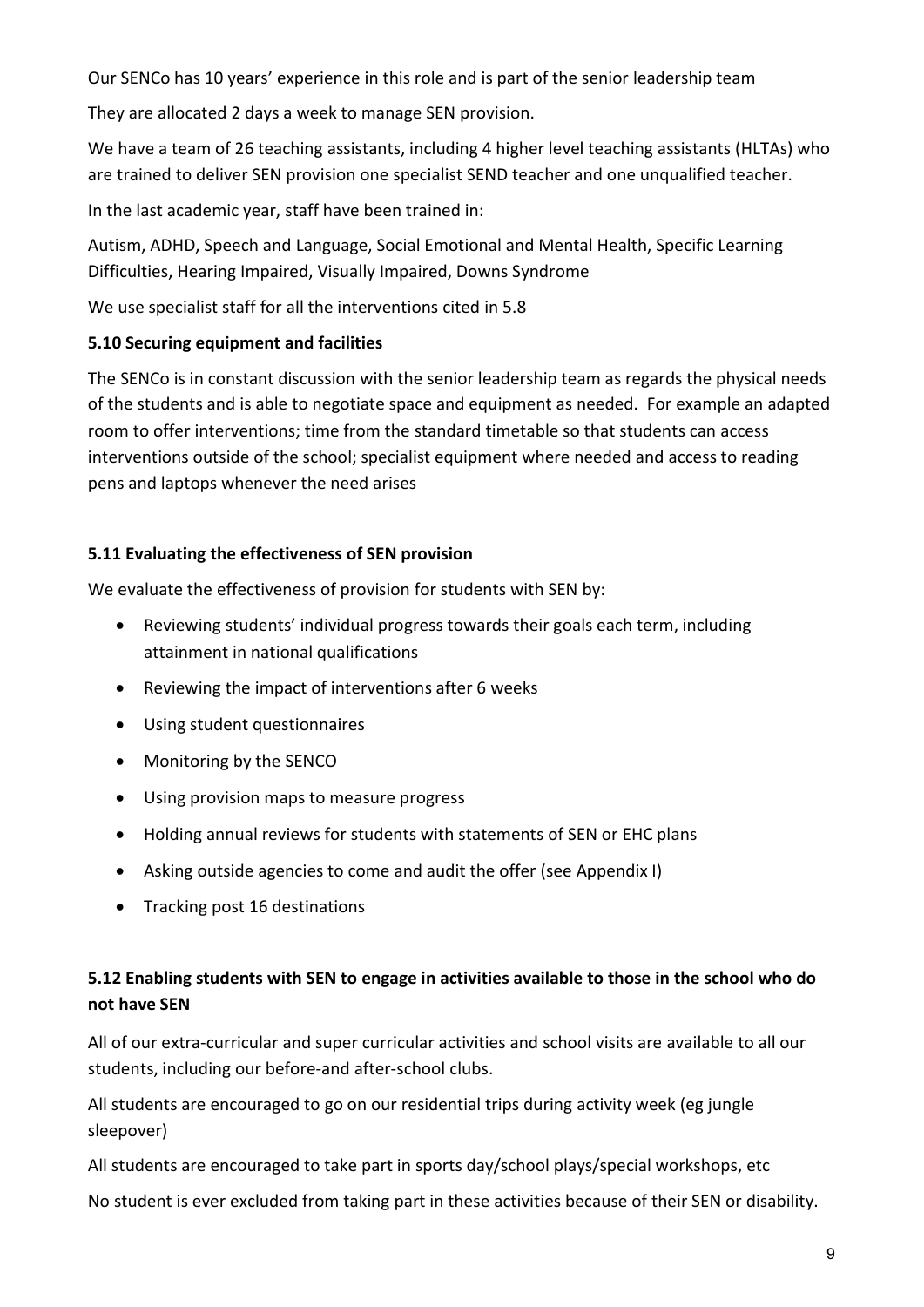## 5.13 Support for improving emotional and social development

We provide support for students to improve their emotional and social development in the following ways:

- Students with SEN are encouraged to be part of the school council
- Students with SEN are also encouraged to be part of clubs to promote teamwork/building friendships
- Students with SEN are encouraged to deliver their speeches to the whole year group if they so desire during our Oracy day.
- Students are encouraged to participate in all offers the school makes to them
- We have a zero tolerance approach to bullying.

## 5.14 Working with other agencies

The school aims to work in partnership with other agencies in order to provide an integrated support based on the needs of the students. The main external support agencies used by Park High School have been mentioned in 5.8. The SENCO also attends the local authority SEN panel in order to develop a regular and useful working relationship with the SENARS team.

## 5.15 Complaints about SEN provision

Complaints about SEN provision in our school should be made to the SENCO in the first instance. They will then be referred to the school's complaints policy.

The parents of students with disabilities have the right to make disability discrimination claims to the first-tier SEND tribunal if they believe that our school has discriminated against their children. They can make a claim about alleged discrimination regarding:

- Exclusions
- Provision of education and associated services
- Making reasonable adjustments, including the provision of auxiliary aids and services

## 5.16 Contact details of support services for parents of students with SEN

- parents are directed to the local offer
- parents are given advice of where specifically to go from all staff
- parents are invited to discuss issues with the pastoral team and the SENCO if they are not sure what to do next

## 5.17 Contact details for raising concerns